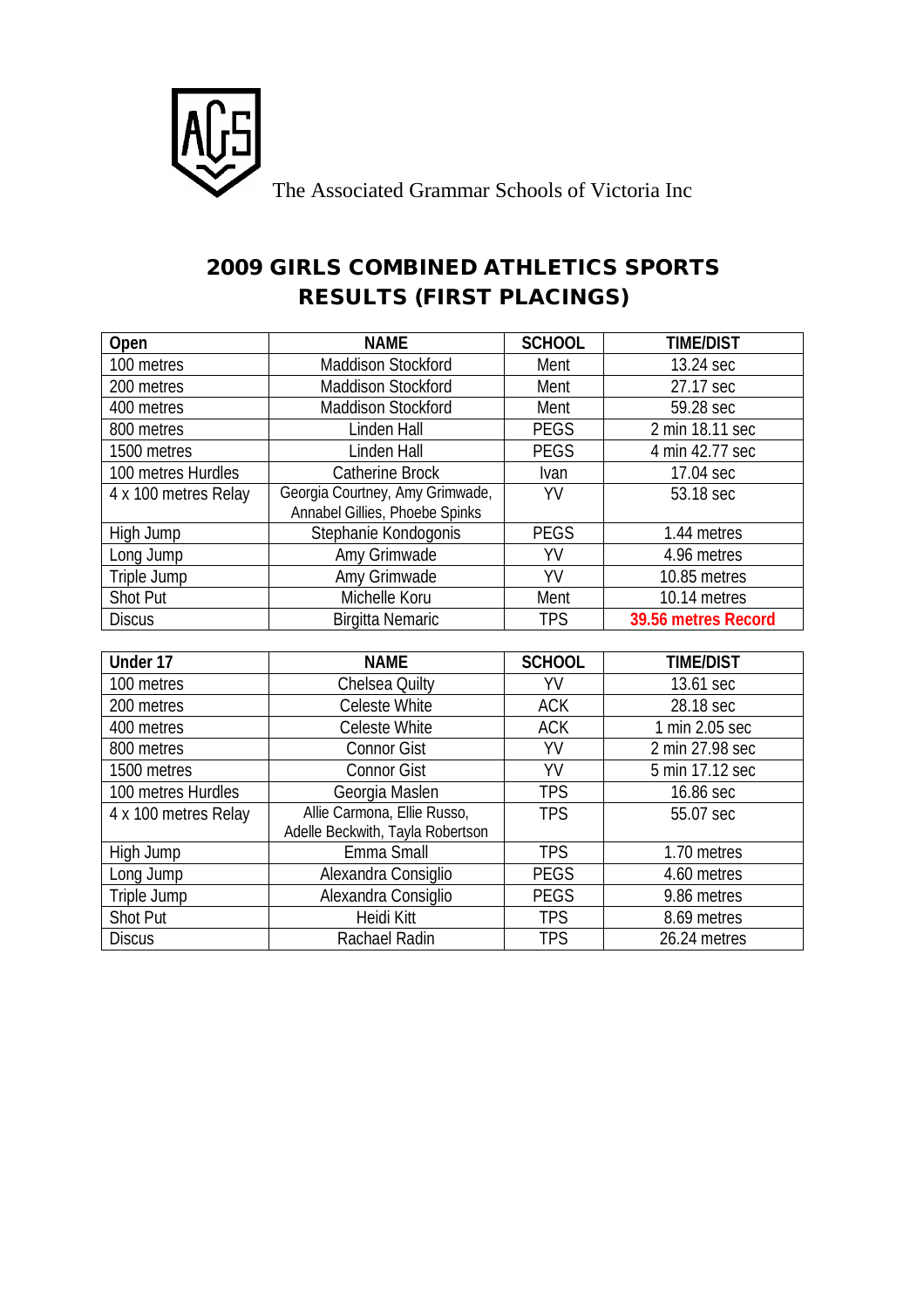

## The Associated Grammar Schools of Victoria Inc

| Under 16             | <b>NAME</b>                           | <b>SCHOOL</b> | <b>TIME/DIST</b>       |
|----------------------|---------------------------------------|---------------|------------------------|
| 100 metres           | Gabrielle Jeffrey                     | <b>PEGS</b>   | 13.74 sec              |
| 200 metres           | Gabrielle Jeffrey                     | <b>PEGS</b>   | 27.98 sec              |
| 400 metres           | Kaitlyn Egan                          | <b>TPS</b>    | 1 min 0.80 sec         |
| 800 metres           | Georgia De Castella                   | YV            | 2 min 30.34 sec        |
| 1500 metres          | <b>Briony McKenzie</b>                | <b>TPS</b>    | 5 min 19.71 sec        |
| 90 metres Hurdles    | Allie Carmona                         | <b>TPS</b>    | 15.98 sec              |
| 4 x 100 metres Relay | Sarah Martiniello, Gabrielle Jeffrey, | <b>PEGS</b>   | 53.63 sec              |
|                      | Chelsea Ross, Elizabeth Watson        |               |                        |
| High Jump            | Eleni Argyriou                        | YV            | 1.44 metres            |
| Long Jump            | Gabrielle Jeffrey                     | <b>PEGS</b>   | 4.59 metres            |
| Triple Jump          | Sarah Martiniello                     | <b>PEGS</b>   | 9.86 metres            |
| <b>Shot Put</b>      | Chelsea Ross                          | <b>PEGS</b>   | 10.13 metres Record    |
| <b>Discus</b>        | Chelsea Ross                          | <b>PEGS</b>   | 39.26 metres Record    |
|                      |                                       |               |                        |
| Under 15             | <b>NAME</b>                           | <b>SCHOOL</b> | <b>TIME/DIST</b>       |
| 100 metres           | Monique Butler                        | Ivan          | 13.01 sec              |
| 200 metres           | Monique Butler                        | Ivan          | 26.84 sec              |
| 400 metres           | <b>Connor Gist</b>                    | YV            | 1 min 3.38 sec         |
| 800 metres           | Tareena Little                        | YV            | 2 min 22.91 sec Record |
| 1500 metres          | Anastasia Stanley                     | <b>PEGS</b>   | 5 min 2.21 sec Record  |
| 90 metres Hurdles    | Paris McCathrion                      | Ivan          | 14.46 sec Record       |
| 4 x 100 metres Relay | Jacinta Djuric, Nicola Young,         | YV            | 53.81 sec              |
|                      | Brooke West, Emily Hughes             |               |                        |
| High Jump            | Paris McCathrion                      | Ivan          | 1.50 metres            |
| Long Jump            | Paris McCathrion                      | Ivan          | 4.73 metres            |
| Triple Jump          | Hannah Hogarth                        | <b>PEGS</b>   | 9.21 metres            |
| <b>Shot Put</b>      | Victoria Watson                       | YV            | 10.38 metres           |
| <b>Discus</b>        | Georgia Maslen                        | <b>TPS</b>    | 34.40 metres Record    |
|                      |                                       |               |                        |
| Under 14             | <b>NAME</b>                           | <b>SCHOOL</b> | <b>TIME/DIST</b>       |
| 100 metres           | Lauren Russo                          | <b>PEGS</b>   | 12.95 sec Record       |
| 200 metres           | Lauren Russo                          | <b>PEGS</b>   | 26.89 sec Record       |
| 400 metres           | Lauren Russo                          | <b>PEGS</b>   | 1 min 1.75 sec         |
| 800 metres           | Renee Doggett                         | YV            | 2 min 27.57 sec        |
| 1500 metres          | Tareena Little                        | YV            | 5 min 6.09 sec Record  |
| 80 metres Hurdles    | <b>Isobell Roberts</b>                | <b>PEGS</b>   | 14.81 sec              |
| 4 x 100 metres Relay | Julia Koutoulogenis, Lauren Russo,    | <b>PEGS</b>   | 53.47 sec              |
|                      | Kaitlin Snibson, Judith Robinson      |               |                        |
| High Jump            | Katherine Ferris                      | PEGS          | 1.60 metres Record     |
| Long Jump            | Lauren Russo                          | <b>PEGS</b>   | 4.65 metres            |
| Triple Jump          | Judith Robinson                       | <b>PEGS</b>   | 9.39 metres            |
| Shot Put             | Amy Thiessen                          | YV            | 9.42 metres            |
| <b>Discus</b>        | Romy Evert                            | PEGS          | 20.36 metres           |